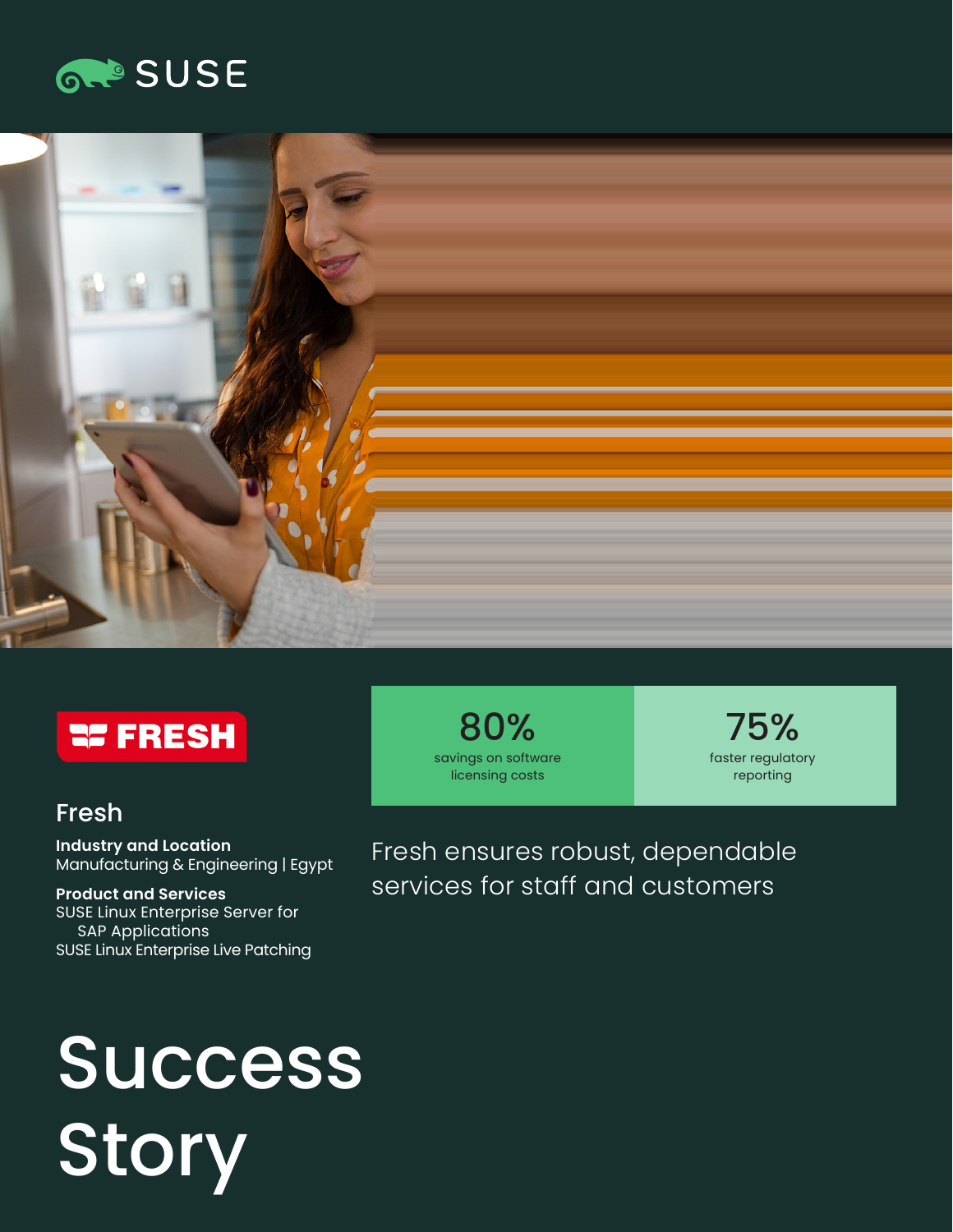

#### At-a-Glance

Leading Egyptian home appliances manufacturer, Fresh, has been using SAP ERP to manage its business operations for nine years. But when Fresh decided to move to the Cloud, it decided to adopt SUSE® Linux Enterprise Server for SAP Applications. The SUSE solution dramatically reduced system downtime, ensuring robust, dependable services for both staff and customers, as well as dramatically reducing the company's software licensing costs.



director at Fresh. "Therefore, coordination between them all is vital, and SAP applications were the ideal solution to these challenges. We have been using SAP ERP to manage our logistics for nine years now."

However, while SAP ERP formed a cornerstone of Fresh's business, the company's existing operating system was proving problematic. "We had been running SAP ERP on an IBM AIX system," says Ali. "But we had problems with interoperability. We were platform-locked on IBM Power servers, and we couldn't get AIX to work in the cloud. There were no vendors other than IBM who supported AIX, and there was a general delay of support and innovation."

Fresh also experienced problems with forced downtime for system updates. "We had to schedule downtime whenever the system needed updating, which impacted our ability to reliably coordinate operations," says Ali. "Security is very important to us, but we felt we were losing time unnecessarily. We wanted to find an alternative, and we knew SUSE has a strong relationship with SAP, which led to us to investigate SUSE's solutions."

#### **Overview**

Founded in 1987 and based in Cairo, Egypt, Fresh is a leading home appliances manufacturer with 14 factories across Egypt, Georgia and Ethiopia. It has multiple product lines, including refrigerators, air conditioners and washing machines, with a total of 980 individual models. Fresh employs 7,000 people and exports to 150 million customers in 52 countries, as well as operating a 24/7 call center for customer inquiries.

#### **Challenge**

With its 14 factories in three countries, not to mention its own customer call center, Fresh faces a number of logistical challenges in managing its successful manufacturing business.

"Each of our factories forms a discrete part of our operations," says Abdelfattah Ali, IT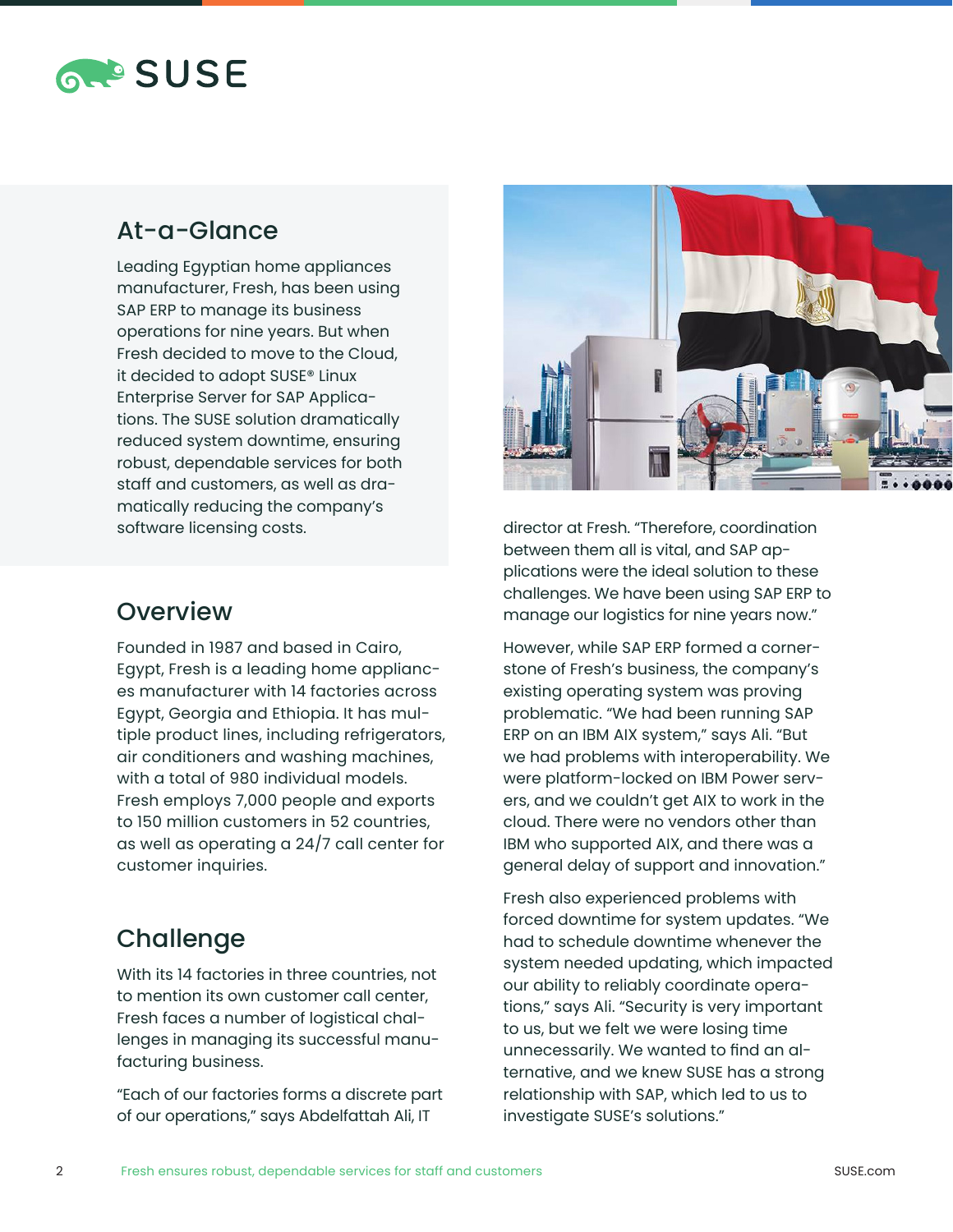

"The SUSE solution has been a real money-saver. We estimate that, since adopting it, we have saved 80% on licensing costs. Live patching has also been transformative. We are now saving a lot of time that would previously have been dedicated to offline patches."

> **Abdelfattah Ali** IT Director Fresh

# Solution

With the aim of increasing uptime without sacrificing security, Fresh decided to adopt SUSE Linux Enterprise Server (SLES) for SAP Applications.

"We were very impressed by the level of availability offered by SLES," says Ali. "The live patching functionality means we can now schedule important updates without having to take the system offline. We therefore no longer have to trade availability for security. The SUSE solution is also seamlessly compatible — we can run different hardware at different points in our supply and manufacturing chains, and they all work perfectly with the SUSE OS."

The level of support from SUSE's own team was also a crucial factor in Fresh's decision to implement SLES. "SUSE was clearly committed to this project," says Ali. "Even at the proof of concept phase, SUSE was diligent in responding to our questions, and even sent one of its own experts to our site in Egypt. SUSE gave us detailed advice on our network design and architecture, without even having an order for the license yet. That gave us real confidence in SUSE as a partner."



### Results

Since adopting SLES for SAP Applications, Fresh has been able to streamline its IT processes while ensuring greater levels of system uptime.

"The SUSE solution has been a real money-saver," says Ali. "We estimate that, since adopting it, we have saved 80% on licensing costs. Live patching has also been transformative. We are now saving a lot of time that would previously have been dedicated to offline patches.

"Now that we don't have to schedule downtime for patches or updates, we can ensure constant availability, meaning our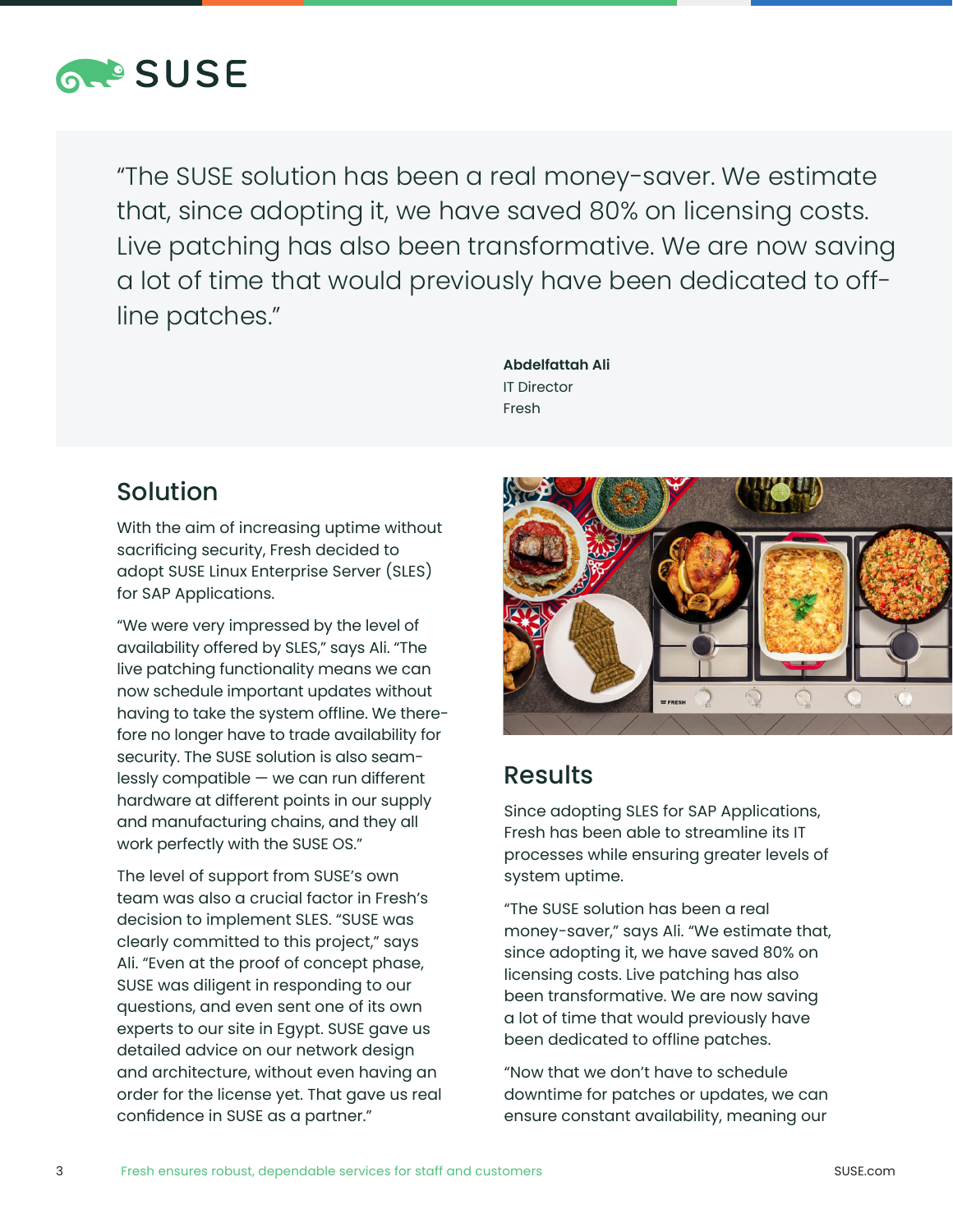

"SUSE has delivered increased availability at reduced cost, and their level of service has been extraordinary. We are planning a move to SAP HANA in the near future, and we are confident that SUSE will continue to deliver quality service as we make that transition."

> **Abdelfattah Ali** IT Director Fresh

staff have better access to up-to-date information, and the company can close deals faster. In addition, increased uptime, combined with a general IT infrastructure refresh, means we can file regulatory reports 75% faster than before."

The SUSE solution has tangible benefits for Fresh's customers, including higher levels of support. "Our call center operates 24/7," says Ali. "By minimizing downtime, we can answer customers' queries using the SAP system at any time."

Overall, Fresh is highly satisfied with its adoption of SLES for SAP Applications. Ali concludes: "SUSE has delivered increased availability at reduced cost, and the level of service has been extraordinary. We are planning to expand our SAP environment with a move to SAP HANA in the near future, and we are confident that SUSE will continue to deliver quality service as we make that transition, as well as in the years to come."

#### **Benefits**

- Drastic reduction in system downtime
- 80% savings on software licensing costs
- 75% faster regulatory reporting
- Constant uptime enables 24/7 customer service

#### Find out how SUSE can help you become an innovation hero!

- Sales-Inquiries-APAC@suse.com
- Sales-Inquiries-EMEA@suse.com
- Sales-Inquiries-LATAM@suse.com
- Sales-Inquiries-NA@suse.com